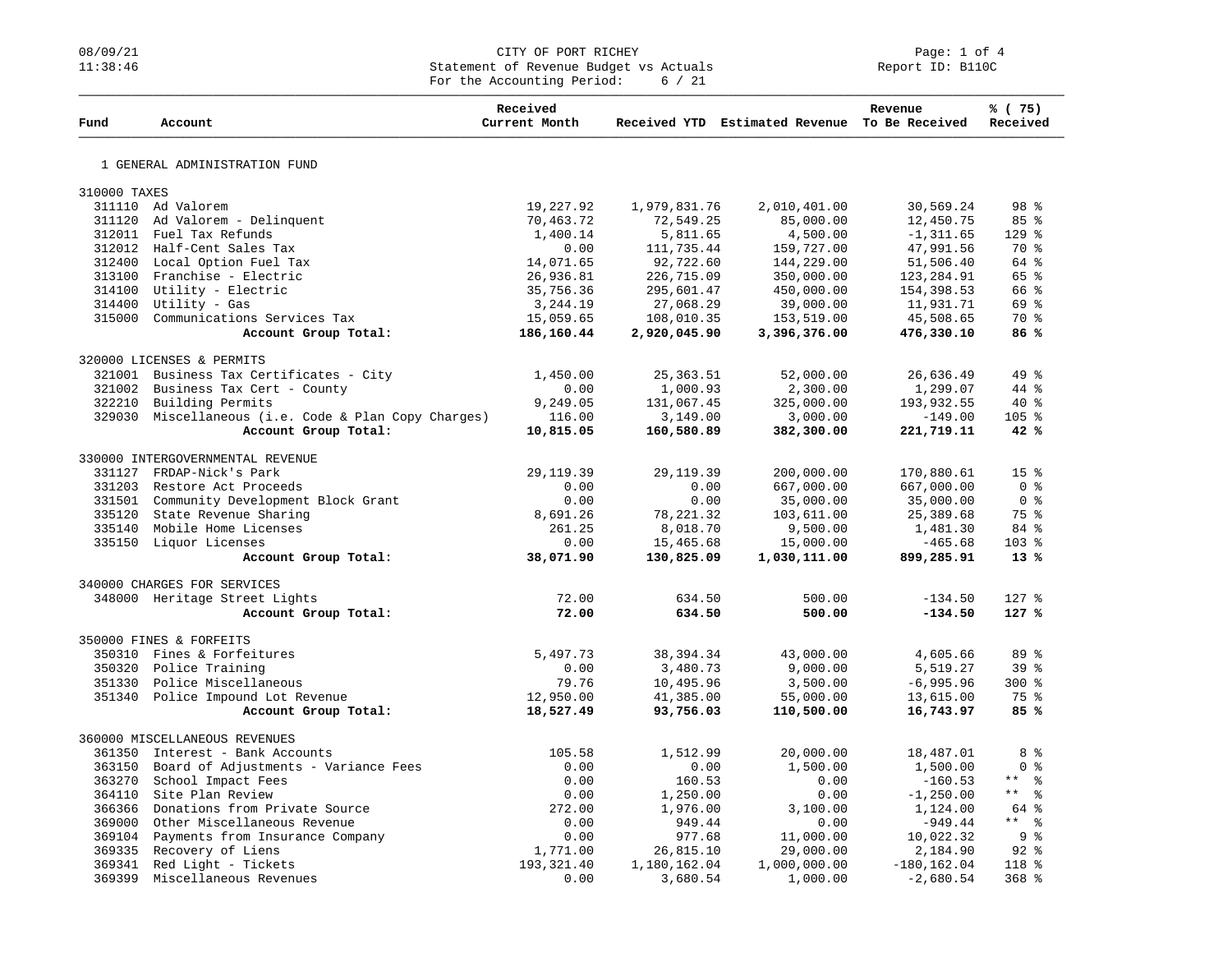## 08/09/21 CITY OF PORT RICHEY PORT RICHEY PART PART PORT RICHEY PAGE: 2 of 4<br>
Statement of Revenue Budget vs Actuals Statement of Revenue Budget vs Actuals For the Accounting Period: 6 / 21

| Fund   | Account                                |             | Received<br>Current Month |              | Received YTD Estimated Revenue To Be Received | Revenue        | % (75)<br>Received    |
|--------|----------------------------------------|-------------|---------------------------|--------------|-----------------------------------------------|----------------|-----------------------|
|        | 1 GENERAL ADMINISTRATION FUND          |             |                           |              |                                               |                |                       |
|        | 369903 Street Lights                   |             | 20,797.70                 | 20,797.70    | 22,000.00                                     | 1,202.30       | 95%                   |
|        | 369904 Golf Cart Registration          |             | 125.00                    | 875.00       | 1,300.00                                      | 425.00         | $67$ %                |
|        | Account Group Total:                   |             | 216,392.68                | 1,239,157.02 | 1,088,900.00                                  | $-150, 257.02$ | 114 %                 |
|        | 390000 CASH BALANCE FORWARD            |             |                           |              |                                               |                |                       |
| 390000 | CASH BALANCE FORWARD                   |             | 0.00                      | 0.00         | $-492, 404.00$                                | $-492, 404.00$ | 0 <sup>8</sup>        |
| 399938 | Balance Forward FLFit Account          |             | 0.00                      | 0.00         | 615, 117.00                                   | 615, 117.00    | 0 <sup>8</sup>        |
| 399939 | Balance Forward FLClass Account        |             | 0.00                      | 0.00         | 615,096.00                                    | 615,096.00     | 0 <sup>8</sup>        |
|        | Account Group Total:                   |             | 0.00                      | 0.00         | 737,809.00                                    | 737,809.00     | 0 <sup>8</sup>        |
|        |                                        | Fund Total: | 470,039.56                | 4,544,999.43 | 6,746,496.00                                  | 2,201,496.57   | 67%                   |
|        | 120 POLICE CONFISCATION FUND           |             |                           |              |                                               |                |                       |
|        | 350000 FINES & FORFEITS                |             |                           |              |                                               |                |                       |
|        | 351350 Police Confiscation Revenue     |             | 0.00                      | 27,494.53    | 0.00                                          | $-27, 494.53$  | $***$ $  -$           |
|        | Account Group Total:                   |             | 0.00                      | 27,494.53    | 0.00                                          | $-27, 494.53$  | $***$ %               |
|        | 360000 MISCELLANEOUS REVENUES          |             |                           |              |                                               |                |                       |
|        | 361350 Interest - Bank Accounts        |             | 7.82                      | 112.02       | 0.00                                          | $-112.02$      | $\star$ $\star$<br>န္ |
|        | Account Group Total:                   |             | 7.82                      | 112.02       | 0.00                                          | $-112.02$      | $***$ %               |
|        | 390000 CASH BALANCE FORWARD            |             |                           |              |                                               |                |                       |
|        | 399938 Balance Forward FLFit Account   |             | 0.00                      | 0.00         | 45,221.00                                     | 45,221.00      | 0 <sub>8</sub>        |
|        | 399939 Balance Forward FLClass Account |             | 0.00                      | 0.00         | 45,223.00                                     | 45,223.00      | 0 %                   |
|        | Account Group Total:                   |             | 0.00                      | 0.00         | 90,444.00                                     | 90,444.00      | 0 <sup>8</sup>        |
|        |                                        | Fund Total: | 7.82                      | 27,606.55    | 90,444.00                                     | 62,837.45      | 31%                   |
|        | 122 POLICE TRAINING FUND               |             |                           |              |                                               |                |                       |
|        | 350000 FINES & FORFEITS                |             |                           |              |                                               |                |                       |
|        | 350320 Police Training                 |             | 0.00                      | 5,625.19     | 0.00                                          | $-5,625.19$    | $***$ $ -$            |
|        | Account Group Total:                   |             | 0.00                      | 5,625.19     | 0.00                                          | $-5,625.19$    | $***$ %               |
|        |                                        | Fund Total: | 0.00                      | 5,625.19     | 0.00                                          | $-5,625.19$    | ** %                  |
|        | 125 POLICE \$5 FUND                    |             |                           |              |                                               |                |                       |
|        | 350000 FINES & FORFEITS                |             |                           |              |                                               |                |                       |
|        | 350310 Fines & Forfeitures             |             | 0.00                      | 0.00         | 32,000.00                                     | 32,000.00      | 0 <sup>8</sup>        |
|        | 350320 Police Training                 |             | 672.89                    | 672.89       | 0.00                                          | $-672.89$      | $***$ 8               |
|        | Account Group Total:                   |             | 672.89                    | 672.89       | 32,000.00                                     | 31,327.11      | 2%                    |
|        | 360000 MISCELLANEOUS REVENUES          |             |                           |              |                                               |                |                       |
|        | 369341 Red Light - Tickets             |             | 4,070.00                  | 34,795.00    | 0.00                                          | $-34,795.00$   | $***$<br>း            |